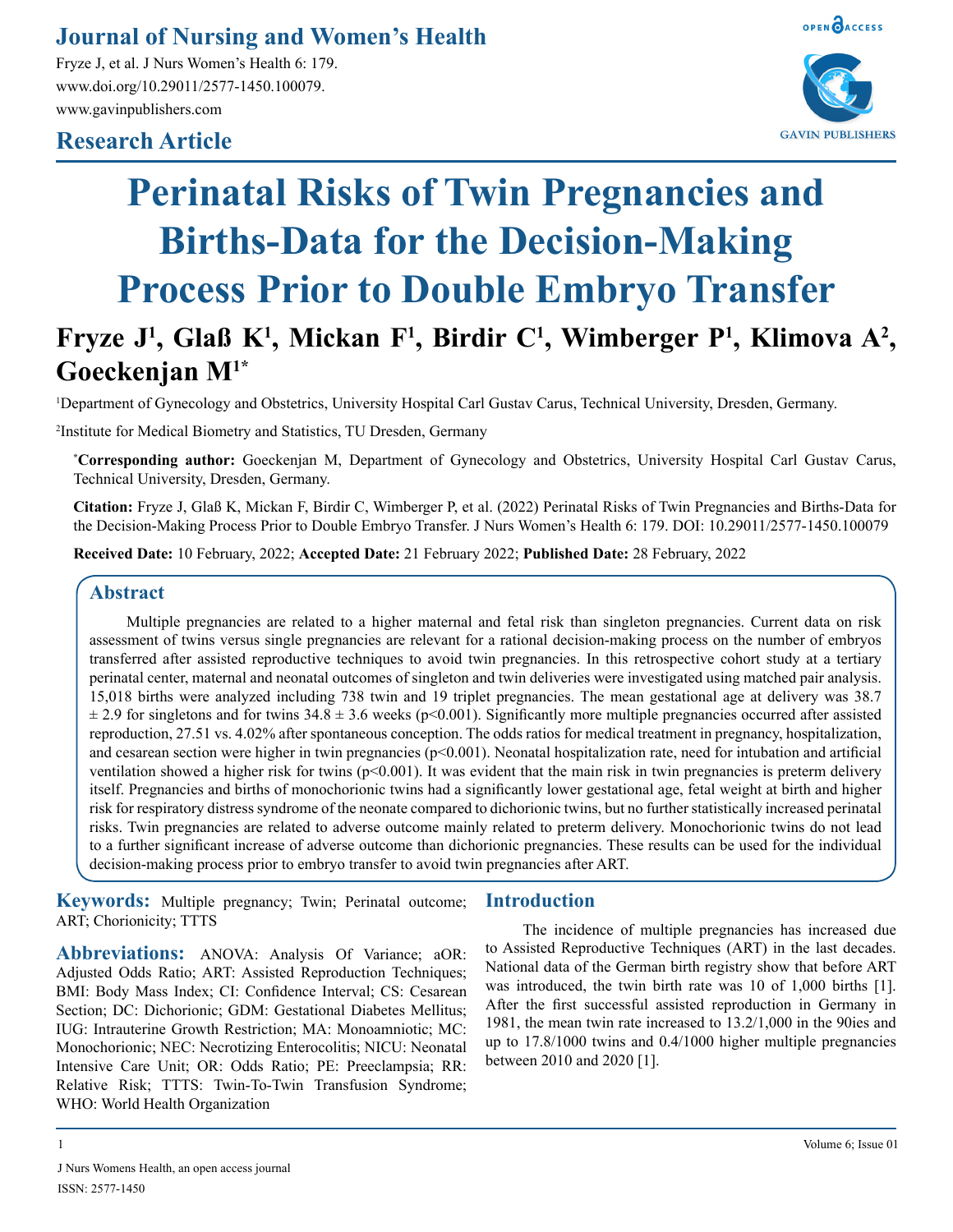In a European study from 2016, data of twin births in several countries were compared [1]. Birth registries showed national differences in the incidence of twins with a range from 9 to 26.5/1000 pregnancies for the year 2010. The reported German twin rate of 18/1,000 births and triplet rate of 0.3/1,000 was about the European average. In relation to the results of an older similar study with data of 2004, increasing rates of multiple pregnancies in all European countries are evident [2].

Twin pregnancies are associated with increased maternal and fetal risks compared to singleton pregnancies. In a recent multicountry survey by the World Health Organization (WHO), current data of the perinatal outcome associated with twin pregnancy were presented [3]. These data show that twin pregnancies are related to a higher risk of preterm delivery, lower Apgar scores than 7, higher risk of low birth weight, stillbirth, and early neonatal death, as well as admission to Neonatal Intensive Care Units (NICU) and any adverse perinatal outcomes. A study of European countries showed a pooled Relative Risk (RR) for very preterm births  $\left( \langle 32^{0/7} \right]$ weeks) in multiple pregnancies of 11.7 (95% CI: 11.1-12.4) and an estimated pooled RR of 2.4 (95% CI: 1.5-3.6) for fetal and neonatal death compared to singletons [1].

The perinatal risks associated with monochorionic twin pregnancies are especially high. In 2008 the German guidelines for prenatal care were adapted and the early ultrasonographic risk evaluation of multiple pregnancies with determination of chorionicity became the standard<sup>1</sup>. Due to the awareness of early ultrasonographic risk evaluation of multiple pregnancies, improved prenatal care, and improved obstetrical procedures, morbidity and mortality of twins are decreasing in developed countries in the last decades, but still remain high [4]. Monochorionic Monoamniotic (MCMA) pregnancies are rare and usually monitored as well as treated in tertiary referral centers. Studies of MCMA pregnancies are often published separately from other twin pregnancies [5].

The optimal gestational week for delivery in twin or multiple pregnancies to reduce maternal and fetal complication rate is still under discussion [6]. The recommendations differ depending on chorionicity and amnionicity. Based on a data-linkage cohort study with 43,311 twin infants born at a gestational age of  $34<sup>0/7</sup>$  weeks or later, a recent study recommends not to deliver twins routinely before 37<sup>0/7</sup> weeks of gestation [7]. Very recently, a national guideline for the risk management of twin pregnancies and at time of birth was published, including recommendations for screening of pregnancy complications and for the mode of the delivery based on chorionicity [8].

It is evident that the incidence of twins is related to ART treatments and national standards concerning the number of embryos transferred [1]. In spite of extensive discussions by German experts in reproductive medicine concerning the singleembryo transfer strategy to avoid twin pregnancies [9], no recently published study of perinatal risks of twin pregnancies are available. These data are needed to be used for the decisionmaking process of infertile couples with planned ART treatment. One review article on the perinatal risk of multiple pregnancies was published by Dudenhausen, et al. in 2010 [10]. In a case-control study, 89 twin pregnancies were compared to 178 controls after matching for Body Mass Index (BMI), age, parity and ethnicity [11]. Multiple pregnancies showed a higher risk for hypertensive pregnancy disorders and treatment in intensive care units, but not for Gestational Diabetes Mellitus (GDM).

This presented study from a single University Hospital adds data to the perinatal risk evaluation of twin pregnancies and the association with chorionicity.

#### **Material and Methods**

This is a retrospective single center study in a tertiary perinatal center at the University Hospital in Germany. After obtaining the approval of the local ethics committee (EK456112018), clinical data of multiple births with at least 22 weeks of gestation were included in the study. The study period was defined from 1/2014 until 12/2019.

Clinical data were extracted from the clinical charts and analyzed in a digital data sheet. No prior personal informed consent was needed for the retrospective analysis of the data and chart review. Prenatal, obstetrical and neonatal documentation were used for the study. Data of the prenatal care of the pregnancy from the standardized document were transferred into a digital document and included into the analysis. Figure 1 shows the number of deliveries which are included into the study.

<sup>1</sup> Gemeinsamer Bundesausschuss, Unterausschuss Familienplanung 2020. URL:[https://www.g-ba.de/downloads/40-268-696/2008-03-13-Mutter-](https://www.g-ba.de/downloads/40-268-696/2008-03-13-Mutter-Chorionizit�t_Abschluss.pdf)[Chorionizität\\_Abschluss.pdf,](https://www.g-ba.de/downloads/40-268-696/2008-03-13-Mutter-Chorionizit�t_Abschluss.pdf) Assessed 05 December 2021.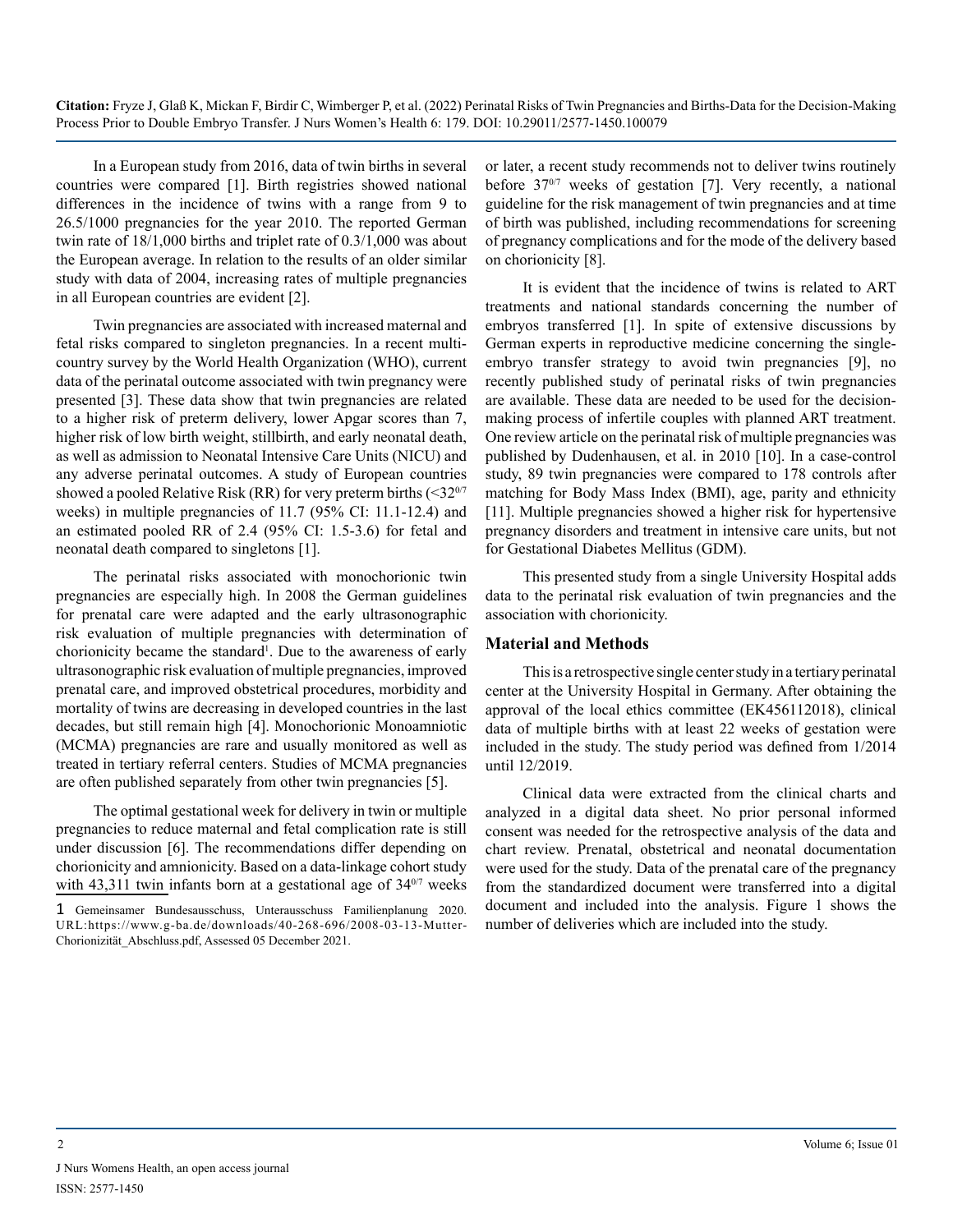

**Figure 1:** Study groups with classification of singleton and multiple deliveries and subgroups with chorionicity and amnionicity.

Complications of pregnancy and delivery as well as neonatal data were attributed to the mother. Neonatal outcome data after transfer to the neonatal unit of the same University Hospital were documented for each child. The clinical parameters and definitions of clinical diagnoses as gestational diabetes which are included into the analysis are shown in detail in the online resource.

Data are presented as means  $\pm$  standard deviation of the mean, percentages and Odds Ratios (OR). Categorical variables are presented as percentages compared via the chi-squared test or Fisher´s exact test. Continuous variables in two groups were tested with the Mann-Whitney-U test. For univariate analysis of three independent groups the Analysis Of Variance (ANOVA) with the non-parametric test of Kruskal-Wallis with 95% confidence interval was chosen. For nominal data chi-square test with Cramer V-test for significance was applied. Group differences and risk calculation were considered to be significant at a *p-*value of <0.001 due to multiple testing. The statistical analysis was performed with Statistical Package for Social Science (IBM Statistics for Windows, Version 27.0, Released 2020. Armonk, NY).

To outweigh the lack of randomization in the observational study a case control analysis with matching for the potentially confounding factors of age, BMI, and parity was performed for twin births vs. singleton births (*N*= 735 pairs) after propensity score matching (0.00001 confirmation of score, exact and by chance). The OR was calculated after chi-square test with Mantel-Haenszel test. A propensity score matching for gestational week did not lead to a sufficient matching (matched pairs >75% of initial twins, nonsignificant different in matched factors). Therefore, binary logistic regression was performed in a model with 3 subgroups of preterm and term delivery to calculate the effect of preterm delivery on identified risk factors in the twin and singleton pregnancies and deliveries. GraphPad Software version 8.2 for Windows, La Jolla California USA, [www.graphpad.com](http://www.graphpad.com) was used for plotting the data.

#### **Results**

Between January 2014 and December 2019, a total of 15,018 deliveries were recorded in the tertiary perinatal center. Within these six years of the study period, the average number of annual deliveries was  $2503.17 \pm 106.95$  (2.392-2.668). The age of all women at birth was  $31.01 \pm 5.14$  (13-53). The BMI at the first control in pregnancy was  $25.29 \pm 5.65$  (14.10 – 73.09 kg/ m<sup>2</sup>) and the mean gestational age at delivery was  $38.54 \pm 3.10$ weeks (21.57-42.71). For 5.23% of all pregnancies, the mode of conception was documented as conception after ART.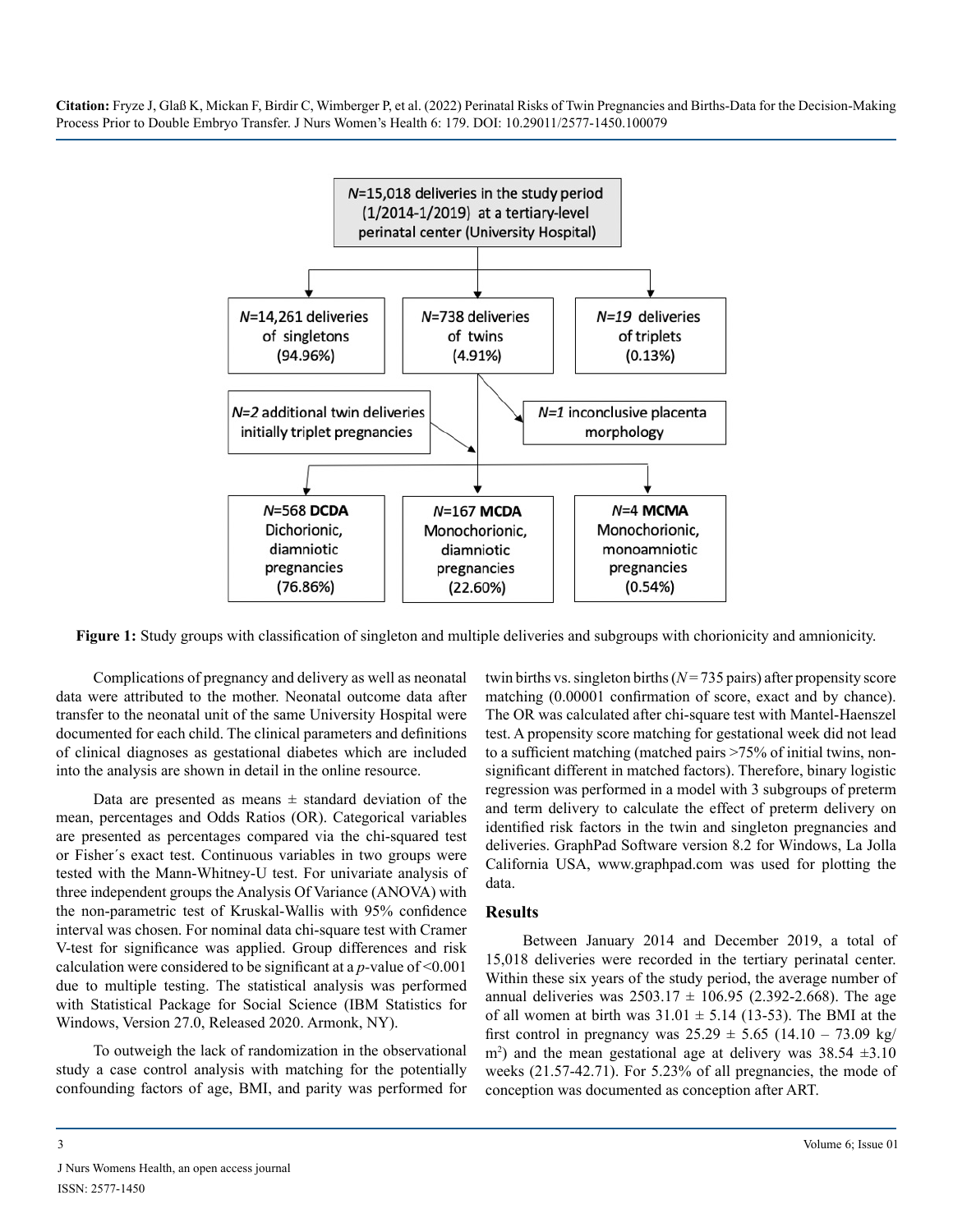Table 1 shows the clinical data of all births of single newborns, in comparison to twins and triplets. No multiple pregnancies with higher grades were treated during the study period.

|                                                                                      | <b>Birth of a singleton</b><br>$n=14,261$<br>$(94.96\% \text{ of all births})$ | <b>Twin birth</b><br>$n = 738$<br>$(4.91\%)$ | <b>Birth of triplets</b><br>$n=19$<br>$(0.13\%)$ | p-Wert<br>(Kruskal-Wallis,<br>chi-square t-test,<br>Cramer V) |
|--------------------------------------------------------------------------------------|--------------------------------------------------------------------------------|----------------------------------------------|--------------------------------------------------|---------------------------------------------------------------|
| Maternal age at birth (years), $N=15,018$                                            | 31 [28, 35]                                                                    | 32 [29, 35]                                  | 32 [29, 36]                                      | $p=0.001$                                                     |
| BMI $(kg/m2)$ at first appointment in<br>pregnancy, $N=14,958$                       | 24.09 [21.36; 28.17]                                                           | 23.89 [21.32, 27.77]                         | 25,15 [22.68, 28.73]                             | $p=0.649$                                                     |
| Increase in maternal weight until birth<br>$(kg)$ , $N=12,478$                       | 13 [10, 17]                                                                    | $15$ [11, 19]                                | $13$ [12, 15]                                    | p<0.001                                                       |
| Weight gain [kg] per week                                                            | $0.33$ [0.25, 0.42]                                                            | $0.43$ [0.32, 0.54]                          | $0.41$ [0.37, 0.49]                              |                                                               |
| <b>Obstetrical history</b><br>$N=14,080$                                             |                                                                                |                                              |                                                  |                                                               |
| Previous pregnancies                                                                 | 1[0, 2]                                                                        | 1 [0, 1]                                     | 1 [0, 2]                                         |                                                               |
| Previous births                                                                      | 1 [0, 1]                                                                       | 0 [0, 1]                                     | 1 [0, 1]                                         | p<0.001                                                       |
| Previous CS                                                                          | 2068 (14.50%)                                                                  | $67(9.08\%)$                                 | $2(10.5\%)$                                      |                                                               |
| Antenatal care visits<br>$N=14,902$                                                  | $12$ [10, 13]                                                                  | 10[8, 14]                                    | 8[6, 12]                                         | p<0.001                                                       |
| Antenatal care visits/weeks of gestation                                             | $\frac{0,29 [0.25, 0.34]}{4 [3, 5]}$                                           | $\frac{0,29 [0.24, 0.34]}{4 [3,6]}$          | $\frac{0,23}{6}$ [0.19-0.38]                     | $p=0.087$                                                     |
| Antenatal visits with ultrasound<br>$N=12,325$                                       |                                                                                |                                              |                                                  | p<0.001                                                       |
| Number of ultrasound/weeks of gestation                                              | $0,10$ [0.08, 1,27]                                                            | $0,11$ [0.08, 1,16]                          | $0,17$ [0.11-0.30]                               | p<0.001                                                       |
| First documented antenatal control<br>(week), $N=7,417$                              | 10[8, 11]                                                                      | 9 [8, 10]                                    | 10[8, 11]                                        | $p=0.054$                                                     |
| <b>Pregnancy after ART</b>                                                           | 574 (4.02%)                                                                    | 203 (27.51%)                                 | $8(42.10\%)$                                     | p<0.001                                                       |
| Maternal diseases before and in<br>pregnancy                                         | 2327 (16.31%)                                                                  | 77 (10.43%)                                  | $\boldsymbol{0}$                                 | p<0.001                                                       |
| <b>Maternal outcome</b>                                                              |                                                                                |                                              |                                                  |                                                               |
| <b>Treatment in pregnancy</b><br>Glucocorticoids for prevention of RDS,<br>$N=7,792$ | 1573 (19.89%)                                                                  | 352 (47.63%)                                 | $19(100\%)$                                      | p<0.001                                                       |
| Tocolysis i.v., $N=9,949$                                                            | 384 (4.06%)                                                                    | 95 (19.67%)                                  | 4(28.57%)                                        | p<0.001                                                       |
| Cerclage, $N=7,457$                                                                  | 72 (1.01%)                                                                     | $8(2.20\%)$                                  | $\boldsymbol{0}$                                 | $p=0.095$                                                     |
| <b>Maternal hospitalization</b><br>before birth [days], $N=10,868$                   | $3.89 \pm 11.05$<br>$(0-199)$                                                  | $9.20 \pm 14.65$<br>$(0-69)$                 | $10.27 \pm 15.64$<br>$(0-57)$                    | p<0.001                                                       |
| Maternal complications in pregnancy,<br>$N=15,018$                                   |                                                                                |                                              |                                                  |                                                               |
| Preterm labour                                                                       | 1737 (12.18%)                                                                  | 339 (45.93%)                                 | $12(63.16\%)$                                    | p<0.001                                                       |
| Placenta praevia                                                                     | $142(1.00\%)$                                                                  | $7(0.95\%)$                                  | $\boldsymbol{0}$                                 | $p=0.004$                                                     |
| Intrauterine growth restriction                                                      | 958 (6.72%)                                                                    | 74 (10.03%)                                  | 3(15.79%)                                        | $p=0.001$                                                     |
| Pregnancy induced hypertension or<br>preeclampsia                                    | 1206 (8.46%)                                                                   | 88 (11.92%)                                  | $1(5.26\%)$                                      | $p=0.004$                                                     |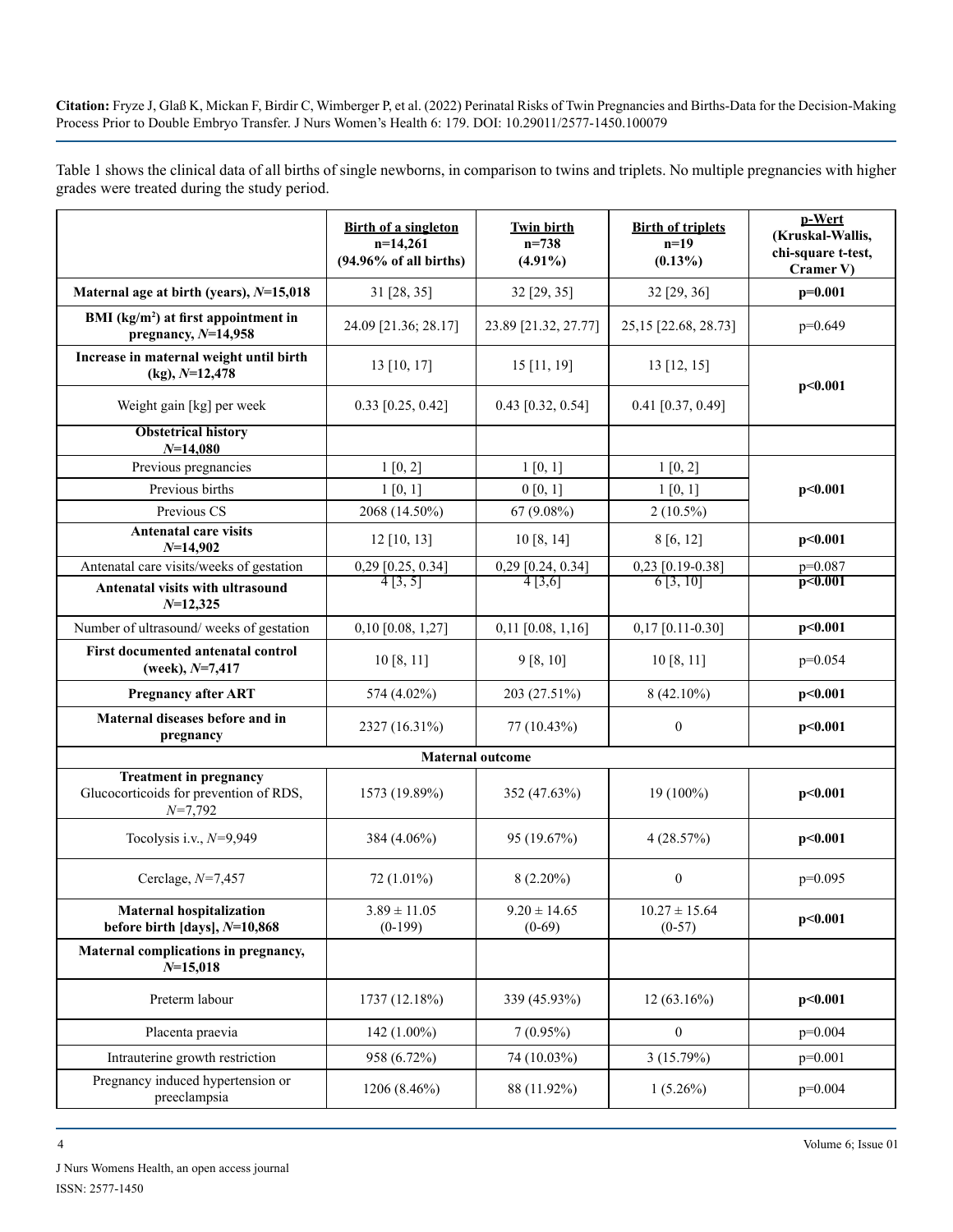| Diabetes or GDM                                                   | 1957 (13.72%)        | 90 (12.20%)          | $5(26.32\%)$         | $p=0.137$ |  |
|-------------------------------------------------------------------|----------------------|----------------------|----------------------|-----------|--|
| <b>Gestational age at delivery [weeks]</b>                        |                      |                      |                      |           |  |
| Preterm deliveries                                                | 39,43 [38.43, 40.43] | 36,14 [33.00, 37.43] | 32,57 [32.39, 34.14] |           |  |
| <37 <sup>0/7</sup> weeks of gestation                             | 1935 (13.57%)        | 444 (60.16%)         | 19 (100%)            |           |  |
| $\leq$ 28 <sup>0/7</sup> weeks of gestation                       | 288 (2.05%)          | 50 (7.05%)           | $\boldsymbol{0}$     | p<0.001   |  |
| 280/7 - 336/7 weeks                                               | 654 (4.59%)          | 177 (23.98%)         | 12 (63.16%)          |           |  |
| $34^{0/7}$ - $36^{6/7}$ weeks                                     | 993 (6.96%)          | 217 (29.40%)         | $7(36.84\%)$         |           |  |
| <b>Delivery mode</b><br><b>Cesarean section</b>                   | 4290 (30,08%)        | 545 (73.75%)         | $20(100.00\%)$       | p<0.001   |  |
| Primary CS                                                        | 1376 (9.65%)         | 226 (30.58%)         | $9(45.00\%)$         | p<0.001   |  |
| Secondary CS                                                      | 2143 (15.03%)        | 283 (38.35%)         | $9(45.00\%)$         | p<0.001   |  |
| Repeat CS                                                         | 771 (5.40%)          | 36 (4.88%)           | $2(10.00\%)$         | $p=0.573$ |  |
| <b>Emergency CS</b>                                               | 285 (6.68%)          | $14(2.46\%)$         | $1(5.26\%)$          | p<0.001   |  |
| Hysterectomy                                                      | $13(0.11\%)$         | $5(0.82\%)$          | $\boldsymbol{0}$     | p<0.001   |  |
| <b>Vaginal delivery</b>                                           | 9 233 (64.75%)       | 183 (24.80%)         | $\boldsymbol{0}$     | p<0.001   |  |
| Vacuum extraction, forceps                                        | 668 (4.68%)          | $10(1.36\%)$         | $\boldsymbol{0}$     | $p=0.002$ |  |
| Documented postpartal complications<br>$(N=15,018)$               | 390 (2.73%)          | 54 (7.32%)           | $\boldsymbol{0}$     | p<0.001   |  |
| Placental complications<br>$(N=7, 457)$                           | 292 (4.12%)          | 10(2.75%)            | $\boldsymbol{0}$     | $p=0.338$ |  |
| Cardiovascular complications                                      | 51 (0.36%)           | $12(1.63\%)$         | $\boldsymbol{0}$     | $p=0.003$ |  |
| Maternal death                                                    | $\mathbf{0}$         | $\boldsymbol{0}$     | $\boldsymbol{0}$     |           |  |
| Fetal and neonatal outcome                                        |                      |                      |                      |           |  |
| Arterial pH of umbilical cord artery,<br>$N=12,788$ (first child) | 7.28 [7.21, 7.33]    | 7.33 [7.30, 7.36]    | $7.34$ [7.31, 7]     |           |  |
| Birth weight [g]                                                  | 3340 [2950, 3680]    | 2360 [1860, 2710]    | 1640 [1470, 2140]    | p<0.001   |  |
| Birth weight<1 500 g                                              | 574 (4.02%)          | 116 (15.72%)         | 6(31.58%)            |           |  |
| <b>Neonatal outcome</b>                                           |                      |                      |                      |           |  |
| APGAR 5 min                                                       | 9 [9, 10]            | 9 [9, 10]            | 8 [8, 9]             |           |  |
| $AGPAR \leq 8$ (first child)                                      | 927 (6.50%)          | 112 (15.18%)         | $1(5.3\%)$           | p<0.001   |  |
| Transfer to pediatric clinic                                      | 4 001 (28.06%)       | 581 (78.73%)         | 19 (95.00%)          |           |  |
| Hospitalization [days]                                            | 4 [3, 4]             | 5[4, 8]              | 24 [6, 43]           |           |  |
| <b>Severe malformations</b>                                       | 383 (2.69 %)         | 16(2.17%)            | $\boldsymbol{0}$     | $p=0.536$ |  |
| Death of a child/birth,<br>$N=15,018$                             |                      |                      |                      |           |  |
| Intrauterine death                                                | $106(0.69\%)$        | 10(1.35%)            | 1(5%)                | $P=0.001$ |  |
| Perinatal mortality<br>(within 7 days)                            | 28 (0.20%)           | $6(0.82\%)$          | $\boldsymbol{0}$     | $P=0.003$ |  |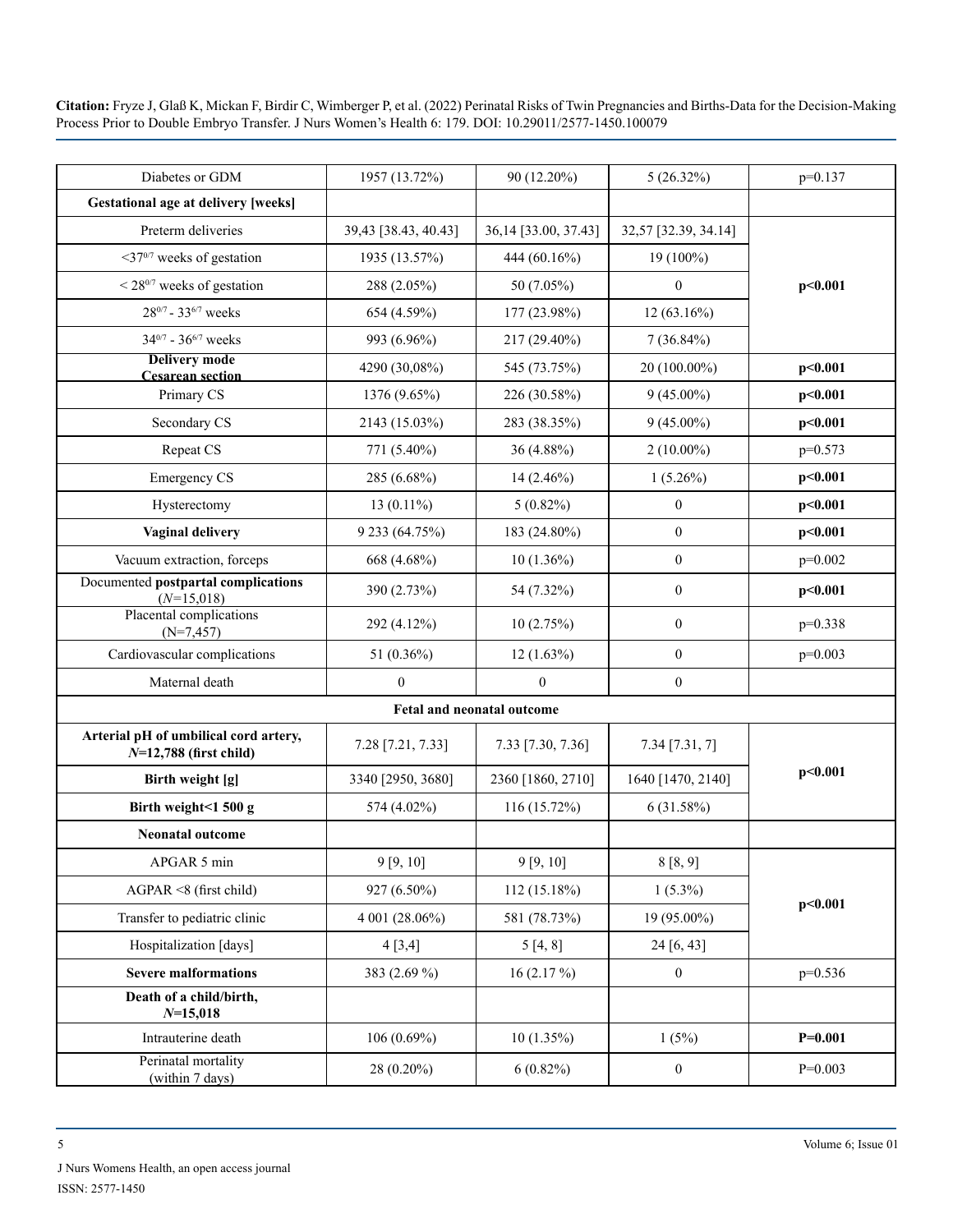Data are presented as median, interquartile range or in percentage. p<0.001 was defined as significant for group differences with multiple comparisons. \* For twin deliveries the main code is shown. Abbreviations: BMI: Body Mass Index; CS: Cesarean Section.

**Table 1:** Baseline characteristics of the pregnancy with singleton, twin and triplet births.

Maternal age and increase in weight during pregnancy were significantly higher in the subgroups of twin and triplet births than singletons  $(p<0.001)$ . Women with twin pregnancies had significantly less previous pregnancies and births than women with singletons and triplets  $(p<0.001)$ . The total number of prenatal care visits of women with twins and triplets was smaller than in singleton pregnancies. This can be explained by shorter pregnancy duration and hospitalization. After adjustment for the duration of the pregnancy this was not significant anymore. Nevertheless, the total number of ultrasound controls in multiple pregnancy per week was significantly higher than in singleton pregnancies (p<0.001). The first prenatal control was documented earlier in twin pregnancies. Pregnancies documented as conception with ART were found in 4.02% of singletons, but 27.61% of twins and  $42.10\%$  of triplets ( $p<0.001$ ). Significantly more women with singleton pregnancies had documented chronic diseases in the medical history (p<0.001).

Twin and triplet pregnancies were associated with a significantly higher maternal risk for medical treatment, hospitalization and complications. The percentages of pregnancies with Intrauterine Growth Restriction (IUGR), as well as preterm labor and delivery were significantly higher in the group of twins and triplets. No statistical differences were found for GDM. The delivery mode showed statistically significant differences: vaginal delivery was less likely in twin pregnancies and did not occur in triplets ( $p<0.001$ ). The risks for Cesarean Section (CS), emergency CS and CS with hysterectomy differed in the group of singleton and twin pregnancies. Twin pregnancies showed a significantly higher risk of postpartal complications (p<0.001), but not placental

complications. No statistically significant differences were found for placenta praevia. In the 6-year study period no maternal death occurred. One 31-year-old woman with a severe complex cardiac disease died three weeks after delivery in an intensive care unit.

The perinatal outcome showed statistically significant differences for the Apgar score at 5 min, transfer to neonatal unit (28.06% of singletons, 78.73% of twins and 95.00% of triplets) and the duration of hospitalization (4.44, 8.29, and 29.59 days) (p < 0.001). The risk of intrauterine death of a child was statistically increased in twins compared to singletons ( $p < 0.001$ ).

To control the neonatal outcome parameters for potential documentation bias, neonatal data documented by the pediatric unit of the perinatal center were analyzed additionally. 4,713 children born in the same university hospital were transferred after birth to the neonatal unit. The mean gestational age at birth of those children was  $35.66 \pm 4.07$  (22.29 - 41.86) weeks and the mean duration of hospitalization was  $19.79 \pm 24.94$  (1 – 268) days. Of those 3,529 newborns (74.88%) were singletons, 1,127 (23.91%) were born as twins and 57 as triplets (1.21%).

Significant differences in gestational age at delivery were seen in the subgroups, as well as for birth weight ( $p < 0.001$ ). The subgroups showed also statistically significant differences for medical treatment of the neonates concerning intubation, artificial and tracheal ventilation, and hospitalization. Perinatal asphyxia and malformations occurred more frequently in the singleton groups ( $p < 0.001$ ). No statistically significant differences were seen in the three groups considering neonatal diagnosis (Table 2).

|                                                                | Birth of a singleton<br>$n=14,261$<br>$(94.96\% \text{ of all births})$ | <b>Twin birth</b><br>$n = 738$<br>$(4.91\%)$ | <b>Birth of triplets</b><br>$n=19$<br>$(0.13\%)$ | p-Wert<br>(Kruskal-Wallis,<br>chi-square t-test, Cramer V) |
|----------------------------------------------------------------|-------------------------------------------------------------------------|----------------------------------------------|--------------------------------------------------|------------------------------------------------------------|
| Maternal age at birth (years),<br>$N=15,018$                   | $31$ [28, 35]                                                           | $32$ [29, 35]                                | $32$ [29, 36]                                    | $p=0.001$                                                  |
| BMI $(kg/m2)$ at first appointment in<br>pregnancy, $N=14,958$ | 24.09 [21.36; 28.17]                                                    | 23.89 [21.32,<br>27.77]                      | 25, 15 [22.68,<br>28.731                         | $p=0.649$                                                  |
| Increase in maternal weight until<br>birth (kg), $N=12,478$    | $13$ [10, 17]                                                           | $15$ [11, 19]                                | $13$ [12, 15]                                    | p<0.001                                                    |
| Weight gain [kg] per week                                      | $0.33$ [0.25, 0.42]                                                     | $0.43$ [0.32, 0.54]                          | $0.41$ [0.37, 0.49]                              |                                                            |
| <b>Obstetrical history</b><br>$N=14.080$                       |                                                                         |                                              |                                                  |                                                            |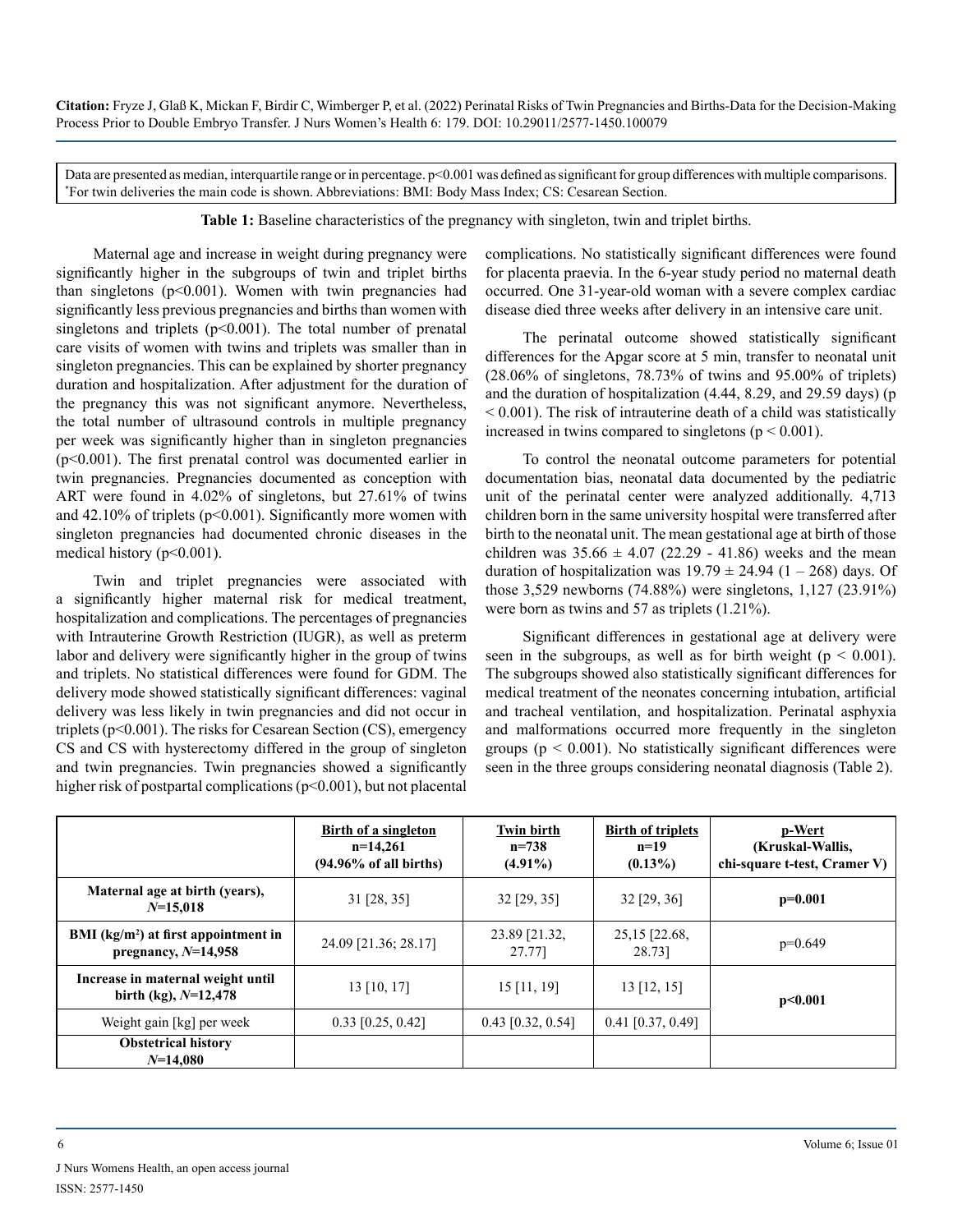| Previous pregnancies                                                                 | 1[0, 2]                       | 1[0, 1]                                 | 1[0, 2]                       |           |
|--------------------------------------------------------------------------------------|-------------------------------|-----------------------------------------|-------------------------------|-----------|
| Previous births                                                                      | 1[0, 1]                       | 0 [0, 1]                                | 1[0, 1]                       | p<0.001   |
| Previous CS                                                                          | 2068 (14.50%)                 | 67 (9.08%)                              | $2(10.5\%)$                   |           |
| <b>Antenatal care visits</b><br>$N=14,902$                                           | $12$ [10, 13]                 | 10[8, 14]                               | 8[6, 12]                      | p<0.001   |
| Antenatal care visits/weeks of<br>gestation                                          | $0,29$ [0.25, 0.34]           | 0,29 [0.24, 0.34]                       | $0,23$ [0.19-0.38]            | $p=0.087$ |
| Antenatal visits with ultrasound<br>$N=12,325$                                       | 4[3, 5]                       | 4[3,6]                                  | 6[3, 10]                      | p<0.001   |
| Number of ultrasound/weeks of gesta-<br>tion                                         | $0,10$ [0.08, 1,27]           | $0,11$ [0.08, 1,16]                     | $0,17$ [0.11-0.30]            | p<0.001   |
| First documented antenatal control<br>(week), $N=7,417$                              | 10 [8, 11]                    | 9 [8, 10]                               | 10 [8, 11]                    | $p=0.054$ |
| <b>Pregnancy after ART</b>                                                           | 574 (4.02%)                   | 203 (27.51%)                            | $8(42.10\%)$                  | p<0.001   |
| Maternal diseases before and in<br>pregnancy                                         | 2327 (16.31%)                 | 77 (10.43%)                             | $\boldsymbol{0}$              | p<0.001   |
|                                                                                      |                               | <b>Maternal outcome</b>                 |                               |           |
| <b>Treatment in pregnancy</b><br>Glucocorticoids for prevention of<br>RDS, $N=7,792$ | 1573 (19.89%)                 | 352 (47.63%)                            | 19 (100%)                     | p<0.001   |
| Tocolysis i.v., $N=9,949$                                                            | 384 (4.06%)                   | 95 (19.67%)                             | 4(28.57%)                     | p<0.001   |
| Cerclage, $N=7,457$                                                                  | 72 (1.01%)                    | $8(2.20\%)$                             | $\mathbf{0}$                  | $p=0.095$ |
| <b>Maternal hospitalization</b><br>before birth [days], $N=10,868$                   | $3.89 \pm 11.05$<br>$(0-199)$ | $9.20 \pm 14.65$<br>$(0-69)$            | $10.27 \pm 15.64$<br>$(0-57)$ | p<0.001   |
| Maternal complications in pregnan-<br>$cy, N=15,018$                                 |                               |                                         |                               |           |
| Preterm labour                                                                       | 1737 (12.18%)                 | 339 (45.93%)                            | $12(63.16\%)$                 | p<0.001   |
| Placenta praevia                                                                     | 142 (1.00%)                   | $7(0.95\%)$                             | $\overline{0}$                | $p=0.004$ |
| Intrauterine growth restriction                                                      | 958 (6.72%)                   | 74 (10.03%)                             | 3(15.79%)                     | $p=0.001$ |
| Pregnancy induced hypertension or<br>preeclampsia                                    | 1206 (8.46%)                  | 88 (11.92%)                             | $1(5.26\%)$                   | $p=0.004$ |
| Diabetes or GDM                                                                      | 1957 (13.72%)                 | 90 (12.20%)                             | $5(26.32\%)$                  | $p=0.137$ |
| <b>Gestational age at delivery [weeks]</b>                                           |                               |                                         |                               |           |
| Preterm deliveries                                                                   | 39,43 [38.43, 40.43]          | $36,14$ $\overline{)33.00}$ ,<br>37.43] | 32,57 [32.39,<br>34.14]       |           |
| $\leq 37^{0/7}$ weeks of gestation                                                   | 1935 (13.57%)                 | 444 (60.16%)                            | 19 (100%)                     | p<0.001   |
| $\leq$ 28 <sup>0/7</sup> weeks of gestation                                          | 288 (2.05%)                   | 50 (7.05%)                              | $\boldsymbol{0}$              |           |
| 280/7 - 336/7 weeks                                                                  | 654 (4.59%)                   | 177 (23.98%)                            | $12(63.16\%)$                 |           |
| $34^{0/7}$ - $36^{6/7}$ weeks                                                        | 993 (6.96%)                   | 217 (29.40%)                            | $7(36.84\%)$                  |           |
| Delivery mode<br><b>Cesarean section</b>                                             | 4290 (30,08%)                 | 545 (73.75%)                            | 20 (100.00%)                  | p<0.001   |
| Primary CS                                                                           | 1376 (9.65%)                  | 226 (30.58%)                            | $9(45.00\%)$                  | p<0.001   |
| Secondary CS                                                                         | 2143 (15.03%)                 | 283 (38.35%)                            | $9(45.00\%)$                  | p<0.001   |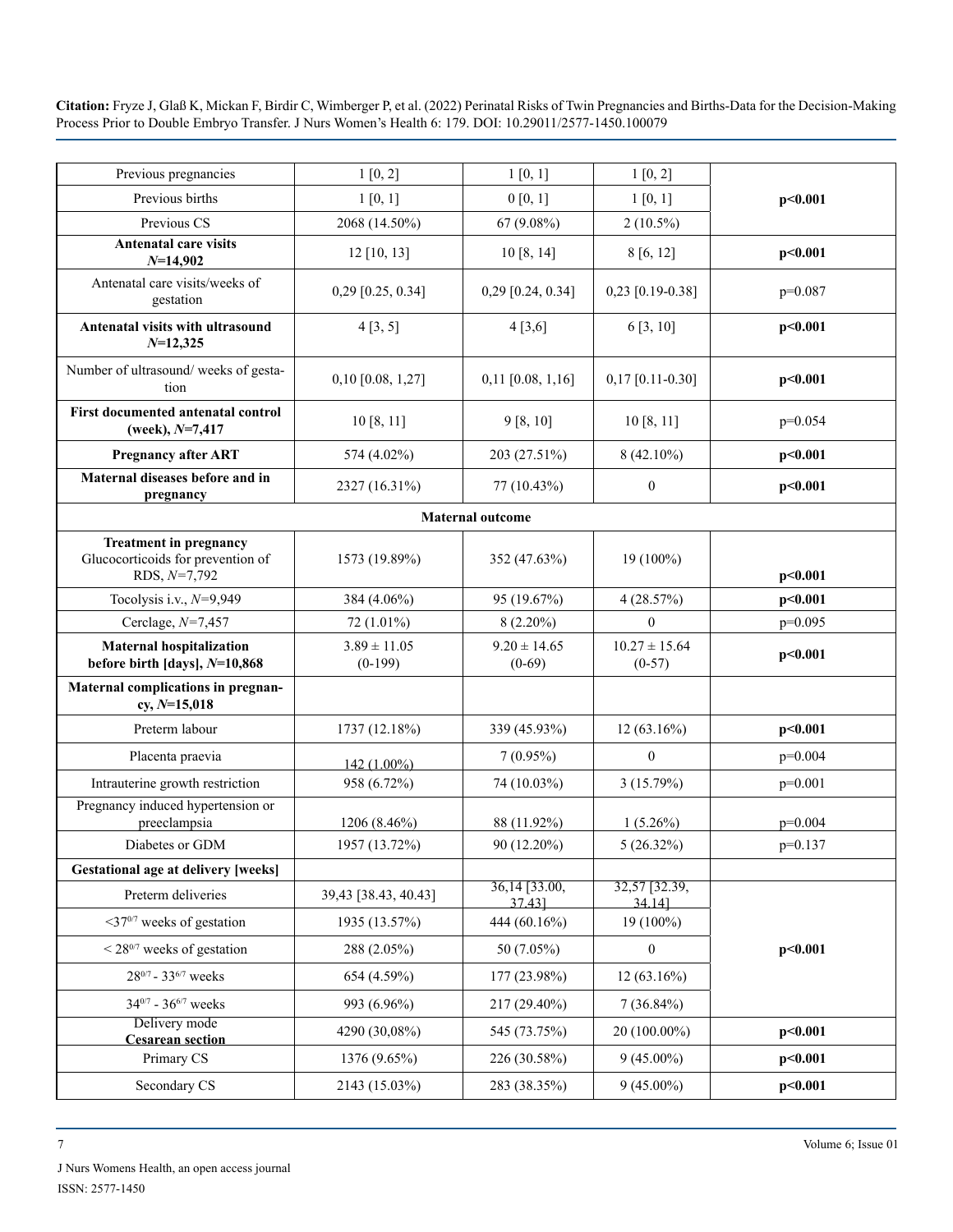| Repeat CS                                                                                           | 771 (5.40%)       | 36 (4.88%)                                                               | $2(10.00\%)$                                                       | $p=0.573$   |
|-----------------------------------------------------------------------------------------------------|-------------------|--------------------------------------------------------------------------|--------------------------------------------------------------------|-------------|
| <b>Emergency CS</b>                                                                                 | 285 (6.68%)       | $14(2.46\%)$                                                             | $1(5.26\%)$                                                        | p<0.001     |
| Hysterectomy                                                                                        | $13(0.11\%)$      | $5(0.82\%)$                                                              | $\boldsymbol{0}$                                                   | p<0.001     |
| <b>Vaginal delivery</b>                                                                             | 9 233 (64.75%)    | 183 (24.80%)                                                             | $\mathbf{0}$                                                       | p<0.001     |
| Vacuum extraction, forceps                                                                          | 668 (4.68%)       | $10(1.36\%)$                                                             | $\boldsymbol{0}$                                                   | $p=0.002$   |
| Documented postpartal complica-<br>tions<br>$(N=15,018)$                                            | 390 (2.73%)       | 54 (7.32%)                                                               | $\mathbf{0}$                                                       | p<0.001     |
| Placental complications<br>$(N=7, 457)$                                                             | 292 (4.12%)       | 10(2.75%)                                                                | $\overline{0}$                                                     | $p=0.338$   |
| Cardiovascular complications                                                                        | 51 (0.36%)        | $12(1.63\%)$                                                             | $\mathbf{0}$                                                       | $p=0.003$   |
| Maternal death                                                                                      | $\boldsymbol{0}$  | $\mathbf{0}$                                                             | $\overline{0}$                                                     |             |
| <b>Fetal and neonatal outcome</b>                                                                   |                   |                                                                          |                                                                    |             |
| Arterial pH of umbilical cord artery,<br>$N=12,788$ (first child)                                   | 7.28 [7.21, 7.33] | 7.33 [7.30, 7.36]                                                        | $7.34$ [7.31, 7]                                                   | p<0.001     |
| Birth weight [g]                                                                                    | 3340 [2950, 3680] | 2360 [1860, 2710]                                                        | 1640 [1470,<br>2140]                                               |             |
| Birth weight<1 500 g                                                                                | 574 (4.02%)       | 116 (15.72%)                                                             | 6(31.58%)                                                          |             |
| <b>Neonatal outcome</b>                                                                             |                   |                                                                          |                                                                    |             |
| APGAR 5 min                                                                                         | 9 [9, 10]         | 9 [9, 10]                                                                | 8[8, 9]                                                            | p<0.001     |
| $AGPAR \leq 8$ (first child)                                                                        | 927 (6.50%)       | $112(15.18\%)$                                                           | $1(5.3\%)$                                                         |             |
| Transfer to pediatric clinic                                                                        | 4 001 (28.06%)    | 581 (78.73%)                                                             | 19 (95.00%)                                                        |             |
| Hospitalization [days]                                                                              | 4[3,4]            | 5[4, 8]                                                                  | 24 [6, 43]                                                         |             |
| <b>Severe malformations</b>                                                                         | 383 (2.69 %)      | 16 $(2.17\%)$                                                            | $\boldsymbol{0}$                                                   | $p=0.536$   |
| Death of a child/birth,<br>$N=15,018$                                                               |                   |                                                                          |                                                                    |             |
| Intrauterine death                                                                                  | $106(0.69\%)$     | $10(1.35\%)$                                                             | 1(5%)                                                              | $P = 0.001$ |
| Perinatal mortality<br>(within 7 days)<br>ومحمد والاقتصاد ومستخفون المتحافظ والمواصل المتفقد والمرا | 28 (0.20%)        | $6(0.82\%)$<br>$n < 0.001$ and $A_0$ final as $s_{nm}$ ; from from every | $\mathbf{0}$<br>$1100$ and $1.41$ and $1.41$ and $1.41$ and $1.41$ | $P=0.003$   |

Data are presented as median, interquartile range or in percentage. p<0.001 was defined as significant for group differences with multiple comparisons. \* For twin deliveries the main code is shown. Abbreviations: BMI: Body Mass Index; CS: Cesarean Section.

**Table 2:** Fetal and neonatal outcome of the 4,713 children transferred to the neonatal ward.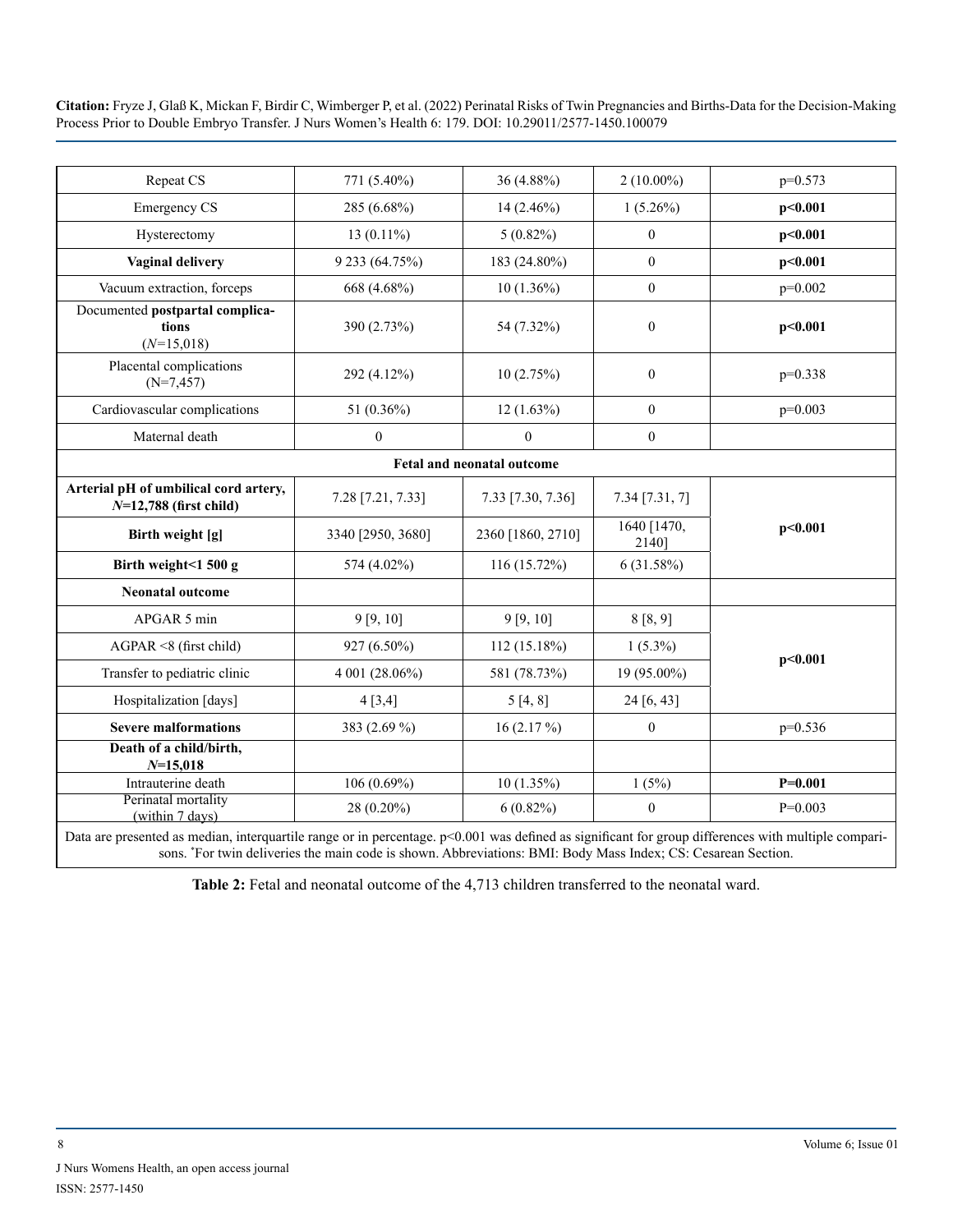Preterm delivery was significantly more often in twins and triplets compared to singletons, even exclusively analyzing the neonates after transfer to the pediatric ward.

To control for possible maternal factors with impact on the risk of preterm delivery, the risk analysis of singleton and twin pregnancies and births was calculated after propensity score matching for maternal age, BMI, and parity (online resource, table 1). After matching, the mean gestation age at birth and birth weight was lower in twin pregnancies with 34.90 vs. 37.63 gestational weeks and 2,2234 vs. 3,223 g ( $p < 0.001$ ). Preterm delivery

occurred in all categories (<28, 28-34, 34-37 gestational weeks) significantly more often. Twin pregnancies showed significantly higher risk of preeclampsia (PE) and IUGR, compared to singletons with an adjusted OR (aOR) of 1.63, 95% CI 1.13-2.34 and aOR1.65, 95% CI 1.11-2.45 respectively (Figure 2). Twins were delivered significantly more often via cesarean section ( $p < 0.001$ ), The aOR for postpartal complications after twin deliveries was 2.92, 95% CI of 1.69-5.06 (p < 0.001). Considering neonatal risks, hospitalization of the newborn was significantly more often (aOR 3.96, 95%CI 3.56-5.48, p < 0.001), but neonatal mortality did not differ significantly between twins and singletons.



**Figure 2**: OR of perinatal outcome with 14.999 deliveries and after matched pair analysis. N=735 twins, N=735 singleton deliveries. *In grey: OR after adjustment for maternal age, BMI, parity.*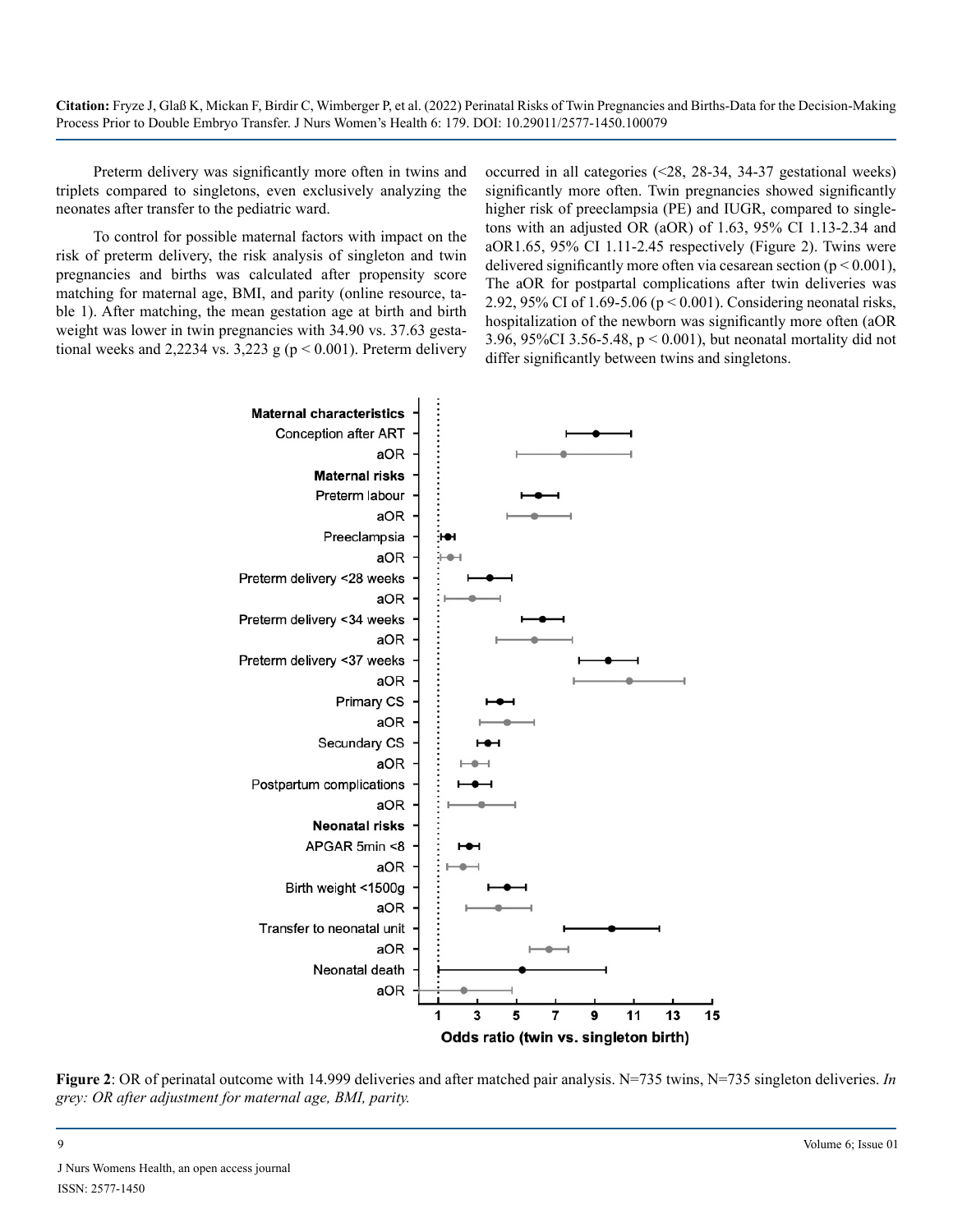Perinatal risks were compared in subgroups of preterm delivery within twins and in comparison to singletons. IUGR, secondary cesarean section, and various antenatal complications were significantly increased after preterm birth  $(p < 0.001)$ . Maternal risks as placenta praevia, PE, GDM showed no association with gestational age within the groups of twins and compared to singletons.

Maternal characteristics as pregnancy after ART and prior CS do not show differences for preterm birth within the groups of twins. But in comparison to singleton deliveries the higher ratio of ART conception in twins is highly significant in all preterm groups  $(p < 0.001)$ .

Considering delivery mode, the significant differences seen in twin pregnancies compared to singletons depending on gestational age are confirmed in all groups of preterm delivery ( $p < 0.001$ ). Twins in the group after early preterm delivery ( $< 34<sup>07</sup>$ ) gestational weeks) had a significantly higher OR for intubation than term twin pregnancies. But compared to singletons, the risk

was even lower ( $p < 0.001$ ). Enterocolitis, ventricular hemorrhage and neonatal surgery were significantly increased in twins after preterm delivery before 34 gestational weeks compared to term twin deliveries. Nevertheless, for all neonatal risks related to preterm birth the data show no significant differences between twins and singletons of the same gestational age groups.

The twin pregnancies were compared in two subgroups based on chorionicity (Figure 3). Perinatal outcome parameters, such as gestational week at birth, preterm delivery  $\leq$  37 weeks of pregnancy, primary cesarean section, birth weight of both twins and Apgar score of the twin with the lower birth weight, showed significantly higher risks in the monochorionic group, which included MCMA and MCDA (monochorial diamniotic) twins ( $p < 0.001$ ). Neonates from MCDA twin pregnancies have a higher risk of Respiratory Distress Syndrome (RDS), but not of other complications compared to DCDA twins. Severe maternal complications after birth did not occur more frequently in the MCDA group.



**Figure 3:** OR of perinatal outcome in comparison MC-DC-twins (*N*=171 vs. 568). *In grey: OR with significant differences between MC vs. DC twins.*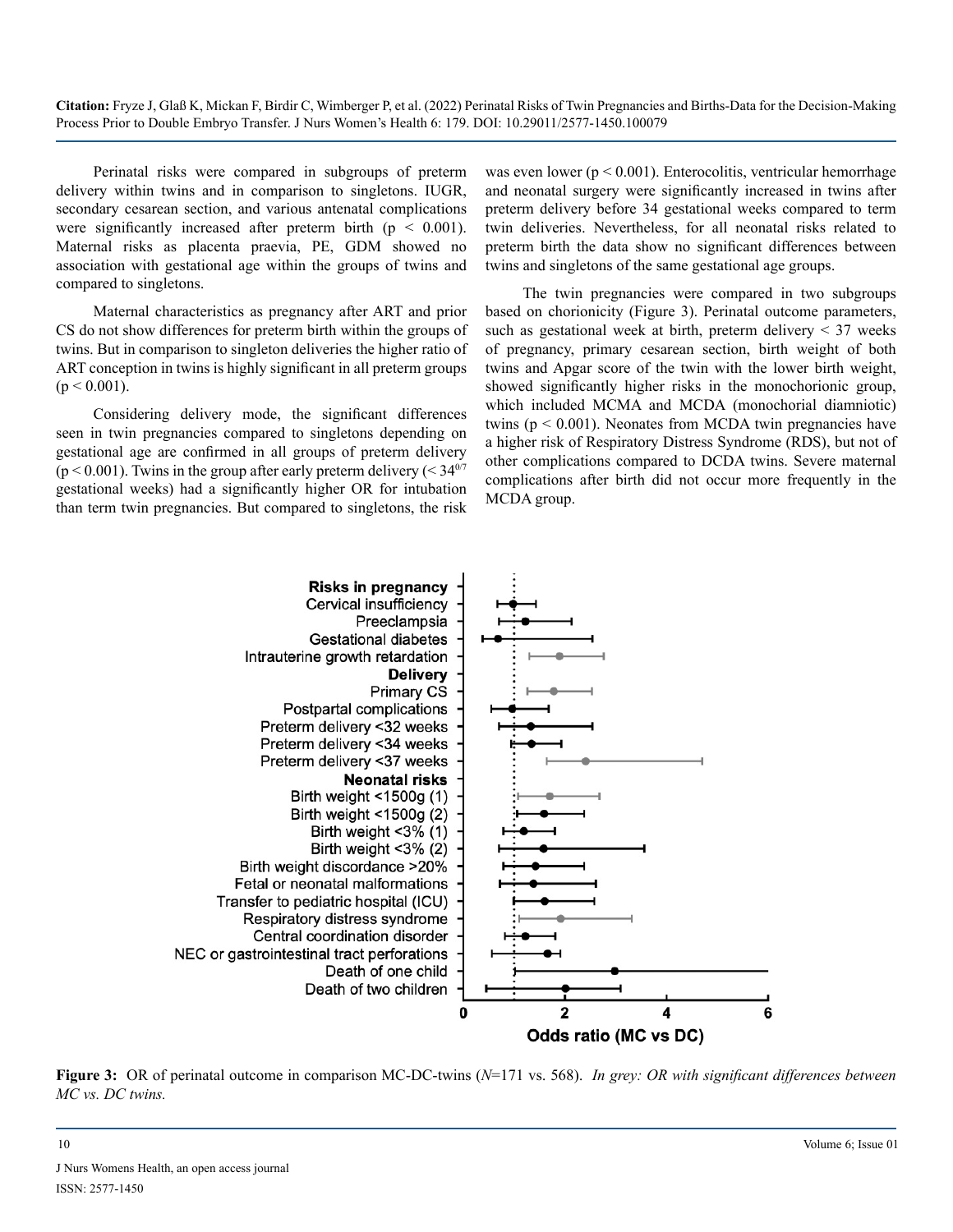In 34 of 167 births with MCDA placentation, a Twin to Twin Transfusion Syndrome (TTTS) was documented (20.36%). The mean age of these women did not differ from pregnant women with MCDA twins without TTTS. But, gestational age at birth as well as birth weight of the twins showed significant differences if TTTS was diagnosed. The gestational age at birth was significantly lower than in the group without TTTS  $(31.03 \pm 4.14 \text{ vs. } 35.02 \pm 1.14 \text{ vs. } 35.02 \pm 1.14 \text{ vs. } 35.02 \pm 1.14 \text{ vs. } 35.02 \pm 1.14 \text{ vs. } 35.02 \pm 1.14 \text{ vs. } 35.02 \pm 1.14 \text{ vs. } 35.02 \pm 1.14 \text{ vs. } 35.02 \pm 1.14 \text{ vs. } 35.02 \pm 1.1$ 2.96 weeks,  $p < 0.001$ ).

The CS rate after TTTS was 61.76% vs. 34.10% without TTTS ( $p = 0.003$ ). Nine women with a MCDA twin pregnancy had intrauterine laser treatment and three women had therapeutic amnioreduction.

#### **Discussion**

The perinatal outcome data of a single tertiary perinatal center show a significant difference in maternal characteristics and almost in all perinatal outcome parameters in multiple versus singleton deliveries. Although the findings are already described previously, the context of medical treatment influences the relative risk. Internationally as well as over the period of the last 25 years differences of perinatal risks in multiple pregnancies and births vary largely [3].

Women in our study with multiple pregnancies were significantly older and pregnancies occurred in a significant higher proportion after ART. Medical interventions as antenatal RDS prophylaxis and intravenous tocolysis in pregnancy as well as maternal hospitalization differ significantly between the singleton group and multiple pregnancy groups. The most profound difference in perinatal outcome was the lower gestational age at delivery (38.74 weeks vs. 34.80 weeks for twins and 32.60 weeks for triplets,  $p < 0.001$ ).

The number of higher multiple pregnancies was low with only 19 triplet pregnancies occurred in the study period. In spite of the small number of births after triplet pregnancies, this study shows an intensified need for antenatal medical controls and hospitalization. Triplet pregnancies were conceived in 42.10% after ART, compared to 4.02 % for singletons. Diabetes or GDM were documented more frequently in triplets with 26.32% vs. 13.72% for singletons and 12.20% for twins. Glucose intolerance may be aggravated in triplets more than in twins [12]. All triplets were delivered by cesarean section and the perinatal outcome of the 57 neonates was appropriate for preterm delivery: 77.19 % needed artificial ventilation, but only three neonates had intubation and tracheal ventilation. The mean duration of hospitalization of triplets was significantly higher than of singletons with 23.82 vs. 4.44 days ( $p < 0.001$ ).

The detailed risk analysis was performed for singleton vs. twin pregnancies. Twin pregnancies are related to a higher risk of severe maternal life-threatening events, such as PE, postpartal complications and higher cesarean section rates. This corresponds to the results of other studies [13,14]. The higher fetal and neonatal risk related to twin pregnancies and births is mainly associated to preterm delivery [4]. Figure 4 shows the mean gestational age at birth and quartiles of all singleton and twin pregnancies as well as birth weight in both groups of our study.



Figure 4: Median and interquartile range of gestational age at birth and birth weight of twin and singleton pregnancies and births (N=679 pairs after propensity score matching for maternal age, BMI and parity).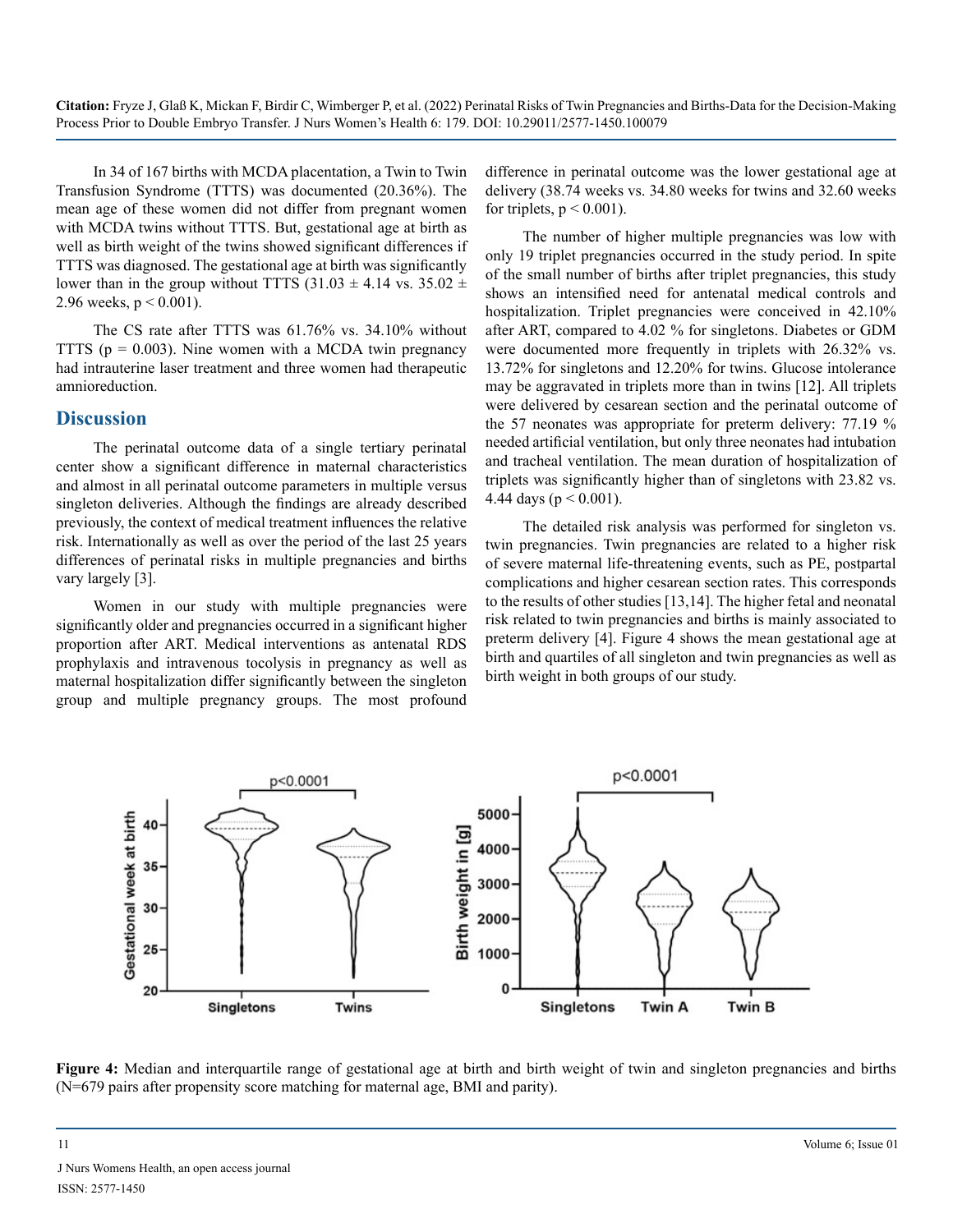The comparison of maternal characteristics showed that twin mothers had a significantly higher maternal age during pregnancy compared to singletons (30.97 vs. 31.80 years). After adjustment for maternal age, the odds ratio of several perinatal maternal and neonatal adverse outcome parameters remained significantly increased for twin deliveries (Table 1). A population-based study which evaluated neonatal outcomes for twin pregnancies found that the maternal age did not increase the risk of fetal or infant death, but higher maternal age over 40 years was associated with a higher risk of preterm birth [15]. Another prospective, population-based study of twin deliveries from France showed a lack of association between severe acute maternal morbidity and maternal age [16].

The maternal weight gain of 15.39 kg or 439 g per week in twin pregnancies was significantly higher in comparison to singleton pregnancies with a weight gain of 13.20 kg or 339 g per week (p<0.001). The effect of maternal age, weight and weight gain during pregnancy is discussed as a predictor of PE. A recent study could show that excessive weight increase in pregnant women without prior chronic hypertension increases the risk of PE in twin pregnancies [17]. Maternal age and BMI are used to calculate the *a priori risk* for complications like PE in the first trimester of pregnancy [3]. The generally increased risk for PE in twin pregnancies is reported in several previous studies [3,17]. Our data also support the increased risk for PE with 11.92% in twins vs. 8.92% in singleton pregnancies (OR 1.47, 95% CI 1.16- 1.85 (p=0.004), but the risk was not increased after adjusting for maternal age, BMI and parity. The study of Ram, et al. showed that, the association of maternal obesity with adverse pregnancy outcomes like PE is weaker in twins than that observed in singletons. This could explain our finding after adjusting for BMI [18].

The rate of PE in singleton pregnancies was 8.46 % in our study population. In comparison, the incidence of PE is reported as being 2% in Europe [19]. The high rate of PE in our unit could be explained by the high-risk profile of patients treated in our tertiary referral center.

Former studies found conflicting results considering an association of twin pregnancies and GDM [3,11,16]. Our data show a generally high risk for GDM in both subgroups of singleton and twin pregnancies (8.22% and 6.53%), but not an increased risk in twins. The rate of diagnosed GDM is higher than the German overall prevalence, which was described with 5.9% in 2017 (*N* = 44,907 women) [20]. Nevertheless, it must be considered that after the establishment of a 50 g screening test in prenatal care since 2013, the rate of diagnosed GDM is far behind the estimated rates of about 13% [20]. Additionally, the high-risk profile of patients treated in the perinatal tertiary center contributes to the higher rates of GDM in singletons in the study.

Twin pregnancies occurred significantly more frequently after conception with ART than in singletons ( $p < 0.001$ ). This is mostly due to multiple embryo transfer. This strategy in reproductive medicine is responsible for generally high rates of multiple pregnancies after ART across Europe and in Germany [9]. Multiple embryo transfers lead to twin and higher-grade multiple pregnancies with dichorionic placentation. Due to the increased usage of prolonged embryo culture with blastocyst selection and embryo transfer, the incidence of monochorionic twin pregnancies may increase in the future. Up to now, the rate of monochorionic twin pregnancies after ART is significantly lower than of DC twins  $(8.4\% \text{ vs. } 41.4\%)$  in our collective.

The number of ultrasound controls performed in twin and triplet pregnancies was significantly higher compared to singletons in our cohort with 0.11  $\pm$ 0.50 for singletons versus 0.13  $\pm$ 0.06 for twins and  $0.20 \pm 0.11$  for triplets ( $p < .001$ ). The Clinical Standards Committee (CSC) of the International Society of Ultrasound in Obstetrics and Gynecology (ISUOG) recommends performing a first trimester scan to date the pregnancy according to the crownrump length of the larger twin [21]. The chorionicity should also be defined during this scan. This recommendation is implemented in Germany in the guidelines for prenatal care of twin pregnancies [8]. After a second trimester scan, the uncomplicated dichorionic twin pregnancies should be scanned every four weeks. The uncomplicated monochorionic twins should be scanned every two weeks after 16 weeks of pregnancy, especially to exclude twin to twin transfusion syndrome or selective IUGR [22]. The German pregnancy guidelines generally categorize the twin pregnancies as high-risk pregnancies which need to be monitored closely<sup>2</sup>.

In our study, the most prominent adverse perinatal outcome was preterm birth, which differed significantly in the subgroups of singleton, twins and triplets ( $p < 0.001$ ). The OR of preterm labor in twins compared to singleton was 5.92 with a 95% CI of 4.52-7.77 even after adjusting for maternal age, BMI and parity. The adjusted risk for preterm delivery  $\leq 28^{0/7}$  weeks of gestation showed an OR of 2.51 (1.47-4.27), for preterm birth  $\leq 34^{0/7}$ weeks 5.71 (4.10-7.95) and for  $\leq 37^{0/7}$  weeks 10.51 (8.07-13.70), respectively with p-values  $\leq 0.001$ .

The strong association between multiple pregnancy and preterm labor is already well-known and is estimated to account for almost 50% of the complications observed [22]. The mechanism of preterm birth in twin pregnancies seems to be different than in singletons. Physiological stimuli to the onset of parturition, including stretch, placental corticotrophin-releasing hormone and lung maturity factors, may be stronger in multiple pregnancies due to the increased fetal and placental mass [23]. These

<sup>2</sup> Mutterschaftsrichtlinien: [https://www.g-ba.de/](https://www.g-ba.de/downloads/62-492-2130/Mu-RL_2020-02-20_iK_2020-04-28.pdf)

[downloads/62-492-2130/Mu-RL\\_2020-02-20\\_iK\\_2020-04-28.pdf](https://www.g-ba.de/downloads/62-492-2130/Mu-RL_2020-02-20_iK_2020-04-28.pdf). Assessed 05 December 2021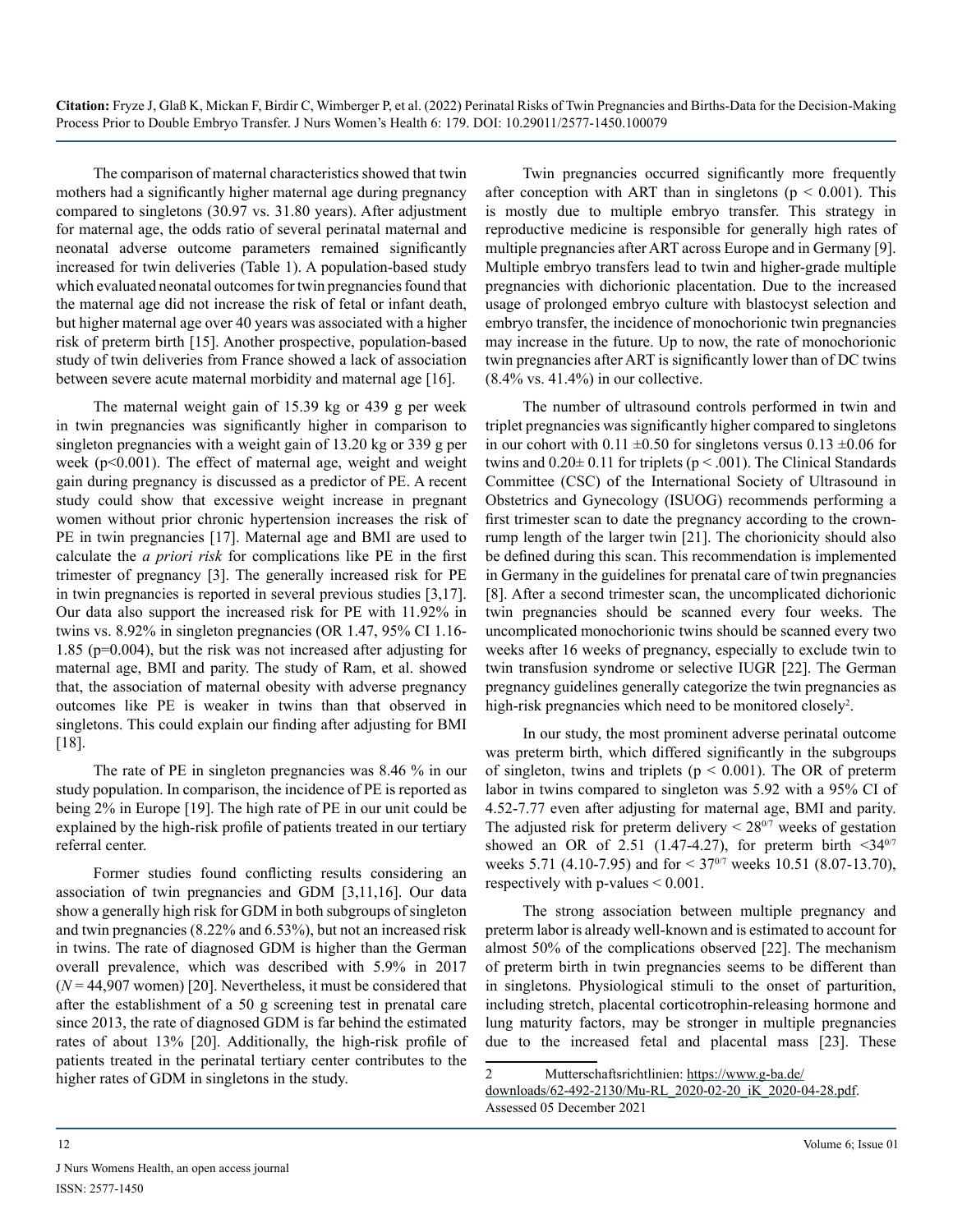pathophysiologic characteristics of twin pregnancies also serve as an explanation for the ongoing discussion about the clinical interventions to reduce the risk of preterm delivery in multiple pregnancies. As an example, cervical cerclage reduces preterm birth rates in singletons, but has conflicting results in twins with some studies showing more harm than benefit [23]. In our analysis, cerclage was not performed significantly more often in twin than in singleton pregnancies (1.01 vs. 2.20%, p=0.095). Nevertheless, we saw a significant higher need of other medical interventions like antenatal glucocorticoids, intravenous tocolysis or maternal hospitalization in twin pregnancies compared to singletons in our study.

An interesting finding was that in our cohort the rate of fetal malformations analyzed in live-born neonates was not higher in twin pregnancies. The rate of severe or lethal malformations in singleton and twins was 2.69 vs. 2.17% respectively ( $p = 0.536$ ). The comparison with the perinatal statistics of Saxony showed that for all births a malformation rate of 0.5% was documented for 2017, whereas the malformation rate in tertiary perinatal centers was higher with 2.1%<sup>3</sup>. Even after controlling the malformation rate using the data of neonatal hospitalization, no higher risk for twins considering congenital malformations could be detected. Surprisingly, major but not lethal and minor malformations occurred in our study significantly more often in singletons. This is most likely to be explained by the status of a referral medical center as tertiary perinatal center with a large regional coverage. Especially pregnant women with severe feto-maternal complications are preferably referred to University Hospitals. This selection bias may be seen especially in singletons than in twins.

The mode of delivery differed significantly between twin and singleton pregnancies. The rate of cesarean sections performed was higher in twin pregnancies compared to singletons  $(30.57\%)$ vs. 73.84%). The nationwide cesarean section rate in Germany in 2016 was 30.5%4 . Internationally large variations of CS rates can be seen due to different obstetrical standards. Even within Europe the CS rates differ between 14.8 to 52.2% [24].

The increased rate of CS in twins is mostly due to iatrogenic indications, e.g. breech presentation of the first twin, preterm delivery before 320/7 weeks of gestation and MCMA placentation as proposed by national guidelines [8].

3 Perinatal Statistic, SLAEK 2017, [https://www.](https://www.slaek.de/de/01/Qualitaetssicherung/ExterneQS/80Downloads/landesstatistiken/2016/16n1_Gesamt_2016.pdf) [slaek.de/de/01/Qualitaetssicherung/ExterneQS/80Downloads/](https://www.slaek.de/de/01/Qualitaetssicherung/ExterneQS/80Downloads/landesstatistiken/2016/16n1_Gesamt_2016.pdf)

The results of the risk analysis of 739 twin pregnancies and births according to chorionicity in our study group showed 171 births (23.14% of all twin pregnancies) with confirmed monochorionicity, of those 4 (0.54%) were diagnosed as MCMA. The rate of monochorionic twin pregnancies was higher compared to a recent study which showed a rate of 5% [25]. A prospective cohort study of the perinatal outcome parameters in 228 monochorionic twins vs. 598 dichorionic twins showed significant differences in preterm premature rupture of membranes (PPROM) (85.5 vs. 75.1%) and IUGR (19.7 vs. 10.5%), as well as significantly lower gestational age at delivery and subsequently lower birthweights ( $p < 0.01$ ) in monochorionic twins [26]. TTTS was seen in 7.9% in monochorionic pregnancies.

In our study, the rate of TTTS of 19.77% is slightly higher than the prevalence reported in another study [8]. The greater proportion of MCMA pregnancies and the higher number of pregnancies with TTTS can be explained by the referral strategy to tertiary perinatal centers. Our hospital has an especially high expertise in the treatment of twins. The chorionicity-based comparison of maternal and prenatal complications even after adjustment for gestational age and maternal age did not show significant differences apart from the risk for TTTS in monochorionic twins in our study group. Only the risk of preterm birth before 37 weeks of gestation was significantly higher among the monochorionic pregnancies as well as the rate of primary CS.

Most of other studies have shown an increased risk of a major malformations in twin pregnancies, especially in monozygotic twins [21,27]. But this was not confirmed in our study, the OR for MC twins vs. DC twins for lethal and major anomalies was 1.52, 95% CI 0.49-2.93, p=0.146.

There are several limitations of this study, which have to be considered apart from its retrospective character. The analysis is performed with data of a single center. The proportion of complications in pregnancy and with delivery is high in a referral perinatal center and this can be seen in the high preterm delivery rate in singleton pregnancies. Another study with perinatal statistics of a region in Germany shows a preterm delivery rate of 1.3 % in 2017 <34 weeks of gestation [22], whereas in our study the rate of preterm delivery <34 weeks was 7.86%. After trying to match twins and singleton for gestational week, the selection bias became obvious. The risk selection especially of singletons in lower gestational weeks led to a tendency of higher overall risks in singleton pregnancies.

A potential bias of selection is especially seen in the group of monochorionic twins as discussed above. The data were retrospectively collected by extracting information from the clinical records. Although data of the prenatal documents, documentation of birth and obstetrical as well as neonatal

[landesstatistiken/2016/16n1\\_Gesamt\\_2016.pdf](https://www.slaek.de/de/01/Qualitaetssicherung/ExterneQS/80Downloads/landesstatistiken/2016/16n1_Gesamt_2016.pdf), Assessed 05 December 2021

<sup>4</sup> Destatis 2017: [https://www.destatis.de/DE/Presse/](https://www.destatis.de/DE/Presse/Pressemitteilungen/2017/10/PD17_348_231.html) [Pressemitteilungen/2017/10/PD17\\_348\\_231.html](https://www.destatis.de/DE/Presse/Pressemitteilungen/2017/10/PD17_348_231.html), Assessed 05 December 2021